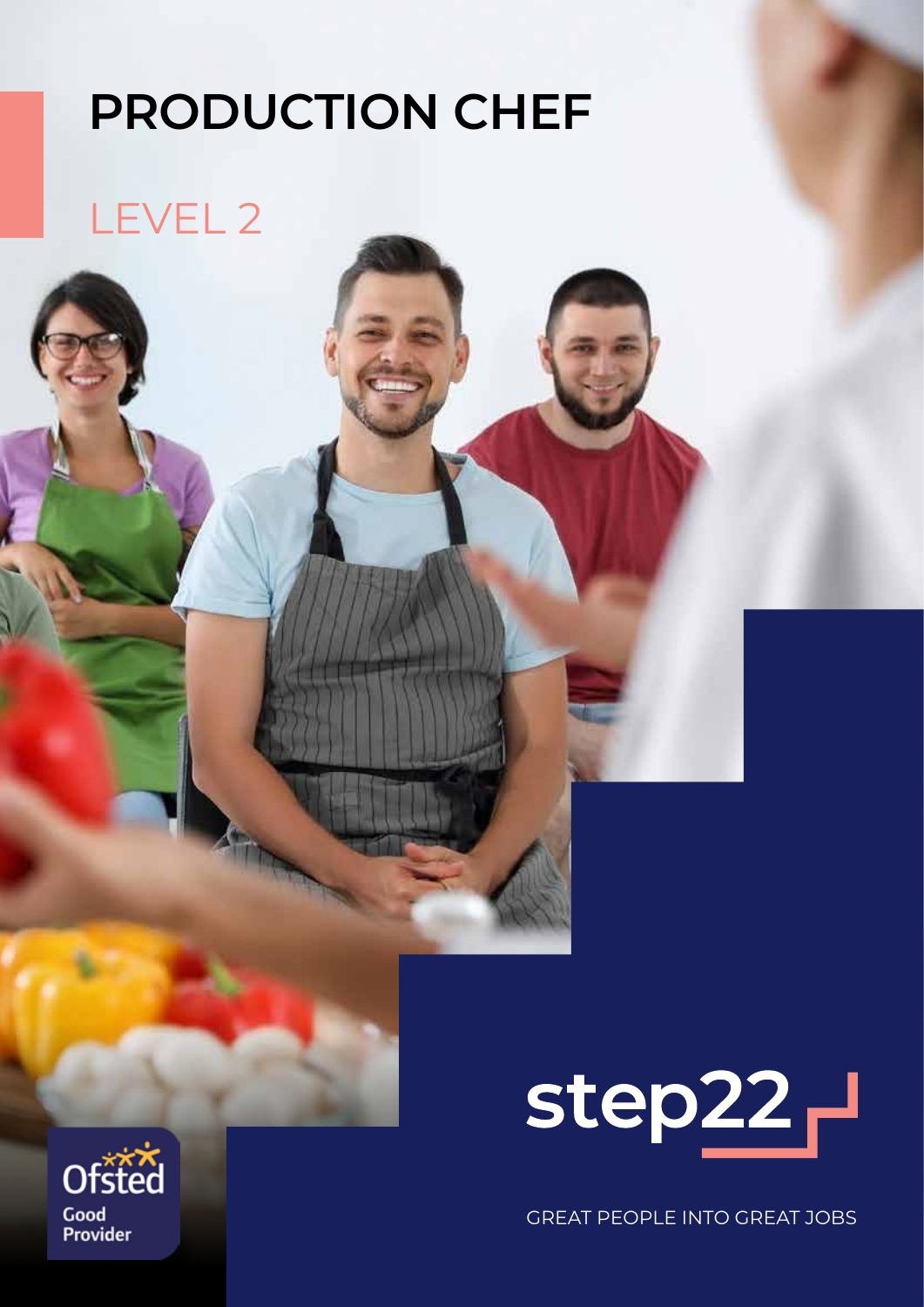**Production chefs work as part of a team in time-bound and often challenging kitchen environments, for example; schools, hospitals, the Armed Forces, care homes and high street casual dining or pub kitchens.**

They report to the Senior Production chef or appropriate line manager. Production chefs are likely to work with centrally developed standardised recipes and menus, producing food often in high volumes. They apply highly methodical organisational skills, energy, accuracy, attention to detail and are mindful of the importance of sustainability and protecting the environment.



## **PRODUCTION CHEF**

# Level 2

## Enrolment timeline

Learning then commences from the date of the apprentice's attendance at the Induction Session.

Step22 Apprenticeships believe in "right learner, right course". By that we mean it is crucial that all apprentices are accurately matched to an apprenticeship programme that suits their job description, their prior learning and ability to achieve all aspects of the course. Therefore, the below steps will be followed to confirm the eligibility of everyone who wishes to enrol upon one of our apprenticeship programmes:

Potential apprentice is emailed a link to complete Initial Assessments for Maths & English. Then a Skill Scan is completed with the potential apprentice and the employer, which can be done either online or in person. These assessments determine the eligibility for the apprenticeship to proceed.







If eligible, all enrollment documentation is completed by the employer and apprentice.



The apprentice is invited to attend an Induction Session, which is delivered by one of the Apprenticeship Training team via Microsoft Teams.

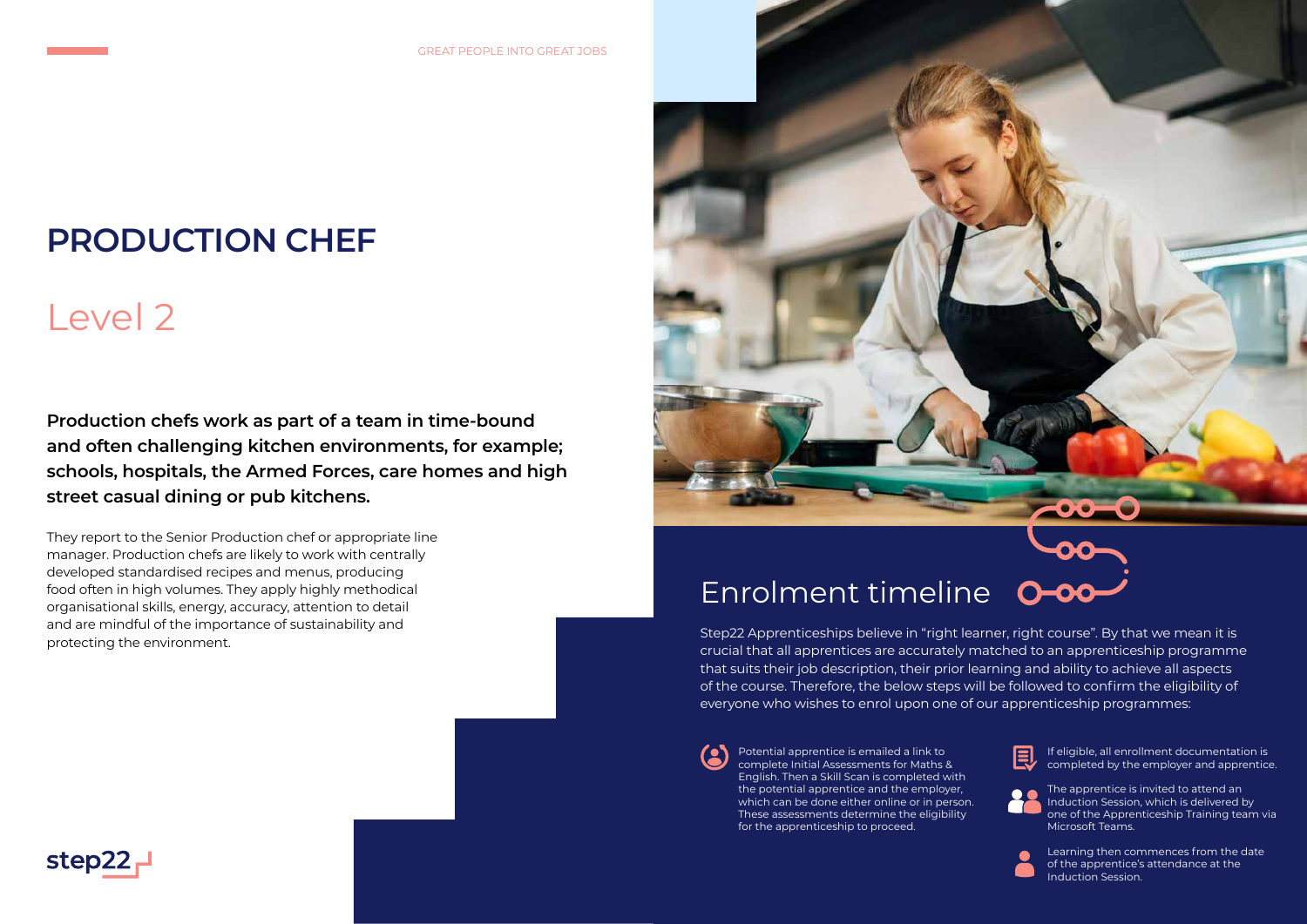## **REMOTE 1-1 OR A FACE TO FACE**

These sessions will occur each month and will be delivered either remotely via Teams or in person at the Apprentice's workplace. They will last between 1 and 3 hours.



# Your Journey **PRODUCTION CHEF**

# Level 2

**PROGRESS REVIEWS**







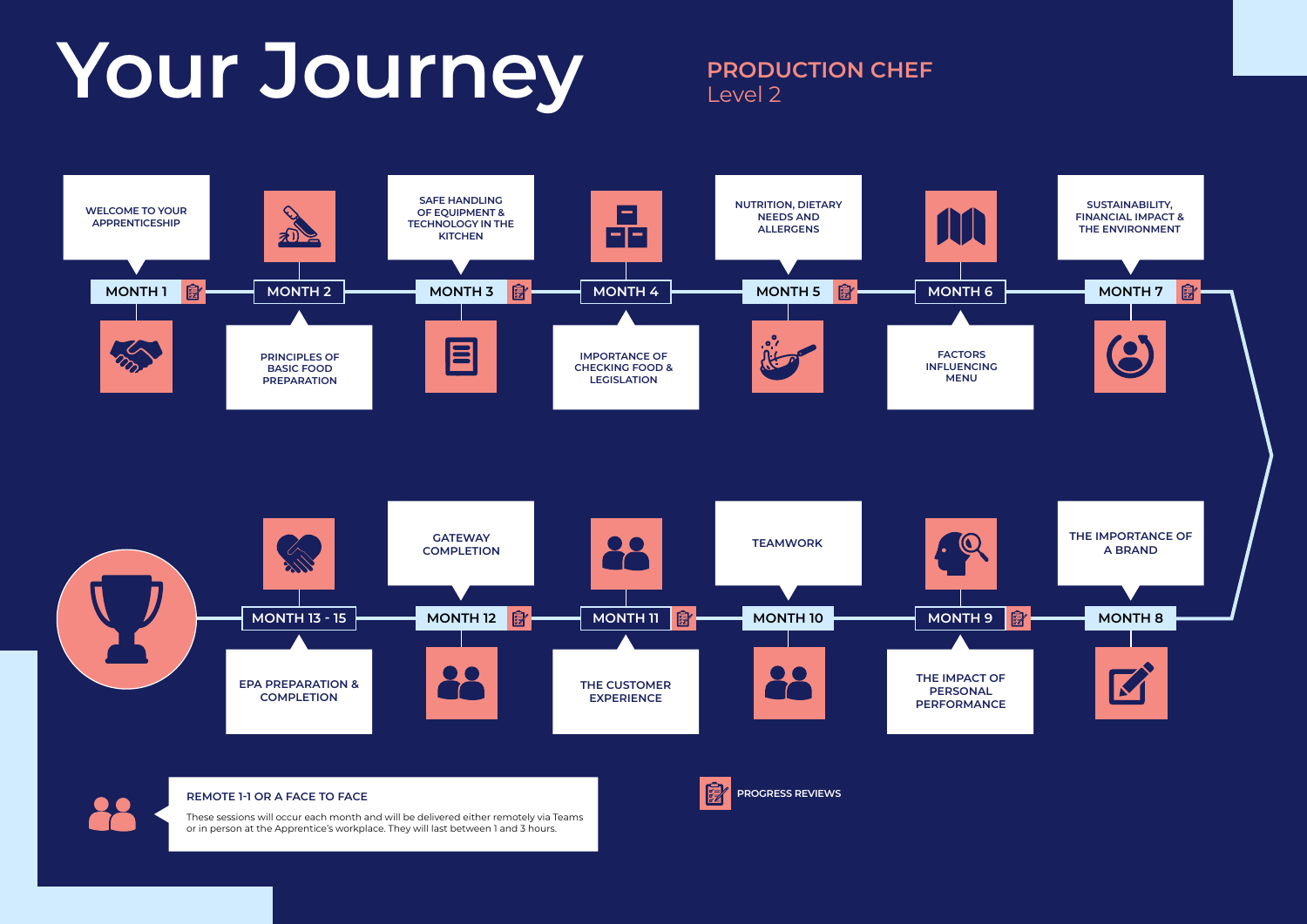|   | Month   Session Title<br>Welcome to your<br>Apprenticeship        | <b>Session Contents</b><br>Getting to know your assessor & your<br>$\sim$<br>cohort.<br>Delivery methods, systems & the support<br>$\sim$<br>available<br>Types of organisations within the hospitality<br>$\sim$<br>industry; how they differ, how they are<br>similar & progression routes available.<br>British values / Equality & Diversity / Prevent<br>$\sim$                                                                                                               | <b>Self-Learning</b><br><b>ANTIQUE SOLU</b><br>A day in the life: Create a story of what a<br>normal day at work looks like for you. Tell<br>me about your site, how many staff, what do<br>you? what are your daily tasks, who is your<br>line manager, what is your usual workstation.<br>OneFile induction course: to support your<br>induction and knowledge of the tools you'll<br>be using. | 7    | Sustainability<br>. financial<br>impact and the<br>environment. | Understand the financial impact of portion<br>and waste control.<br>Maximise quality and consistency in food<br>production by using resources in line with<br>organisations' financial constraints, style,<br>specifications and ethos.<br>Understand the importance of sustainability<br>and working to protect the environment.<br>Follow organisational sustainable, ethical,<br>waste-saving and environmental working<br>practices in relation to food production.    |
|---|-------------------------------------------------------------------|------------------------------------------------------------------------------------------------------------------------------------------------------------------------------------------------------------------------------------------------------------------------------------------------------------------------------------------------------------------------------------------------------------------------------------------------------------------------------------|---------------------------------------------------------------------------------------------------------------------------------------------------------------------------------------------------------------------------------------------------------------------------------------------------------------------------------------------------------------------------------------------------|------|-----------------------------------------------------------------|----------------------------------------------------------------------------------------------------------------------------------------------------------------------------------------------------------------------------------------------------------------------------------------------------------------------------------------------------------------------------------------------------------------------------------------------------------------------------|
|   | Principles of                                                     | /Safeguarding<br><b>PROGRESS REVIEW</b><br>Identify the principles of basic food<br>$\sim$                                                                                                                                                                                                                                                                                                                                                                                         | OneFile Safeguarding course: an online<br>course to strengthen your knowledge of<br>safeguarding and help available to you.<br>Complete StepUp Your Learning on Food<br>Safety<br>Complete StepUp Your Learning on Health<br>& Safety<br>Complete the teaching & learning                                                                                                                         | 8    | The importance<br>of a brand                                    | Know the importance of organisational/<br>brand specifications and consistency in<br>food production.<br>Maintain organisational standard<br>procedures and brand specifications.<br>Know the relevant industry specific<br>regulations, legislation, and procedures<br>regarding food safety, HACCP, health and<br>safety appropriate to organisations.<br>Comply with all regulations, legislation and                                                                   |
|   | <b>Basic Food</b><br>Preparation<br><b>GENT</b>                   | preparation and cooking; taste;<br>Understand the importance of checking<br>$\bullet$<br>stock, stock rotation and cleaning<br>Understand the importance of following<br>correct setting up and closing down<br>procedures.<br>Take responsibility for cleanliness,<br>organisation and smooth running of the<br>work area.<br>Be diligent in safe and hygienic working<br>practices.                                                                                              | assessment from OneFile on basic<br>preparation for meat, poultry, fish and<br>vegetables.<br>Complete the teaching & learning<br>assessment from OneFile on how to<br>undertake set up, preparation and cleaning<br>tasks<br>Complete StepUp Your Learning on COSHH<br>in a food environment                                                                                                     | 9    | The impact<br>of personal<br>performance                        | procedural requirements.<br>Understand how personal performance<br>impacts on the successful production of<br>dishes and menu items.<br>Know how to identify personal goals and<br>development opportunities and the support<br>and resources available to achieve these<br>Know the different learning styles.<br>Identify your own learning style, personal<br>development needs and opportunities and                                                                   |
|   | <b>Basic</b><br>Preparation<br>and kitchen<br>equipment           | Understand commonly used knives and<br>kitchen equipment and their specific function<br>Know the procedures for the safe handling<br>$\sim$<br>and use of tools and equipment.<br>Use kitchen tools and equipment correctly<br>$\mathcal{L}$                                                                                                                                                                                                                                       | Complete the teaching & learning<br>assessment from OneFile on recognising<br>how technology supports the development<br>and production of dishes<br>Complete the teaching & learning<br>assessment from OneFile on Handling<br><b>Knives</b>                                                                                                                                                     |      |                                                                 | take action to meet those needs<br>Use feedback positively to improve<br>performance.<br>Challenge personal methods of working<br>and actively implement improvements.                                                                                                                                                                                                                                                                                                     |
|   |                                                                   | to produce consistently high-quality dishes<br>according to specifications.<br>Be diligent in safe and hygienic working<br>$\bullet$<br>practices.<br>Know how technology can support food<br>$\sim$<br>production organisations.<br>Use technology appropriately.<br>Lead by example working conscientiously<br>and accurately at all times.                                                                                                                                      |                                                                                                                                                                                                                                                                                                                                                                                                   | IIO) | Teamwork                                                        | Understand how to communicate with<br>colleagues and team.<br>Understand how to communicate<br>with members from a diverse range of<br>backgrounds and cultures<br>Use effective methods of communication<br>with all colleagues, managers and<br>customers to promote a positive image of<br>yourself and the organisation.                                                                                                                                               |
| 4 | Check stock<br>levels, fit for<br>purpose and<br>storage of food. | Know how to check fresh, frozen and<br>ambient food are fit for purpose.<br>Carry out checks when preparing,<br>assembling, cooking, regenerating,                                                                                                                                                                                                                                                                                                                                 | Complete the teaching & learning<br>assessment from OneFile on the<br>importance of checking food stocks<br>Prepare for and carry out a check on food                                                                                                                                                                                                                                             |      |                                                                 | Actively promote yourself and the industry<br>in a positive, professional manner.<br>PROGRESS REVIEW                                                                                                                                                                                                                                                                                                                                                                       |
|   |                                                                   | holding and presenting food to meet the<br>needs of the customers and maintaining<br>organisational standards and procedures.<br>Be diligent in safe and hygienic working<br>$\sim$<br>practices.<br>Know the importance of following<br>$\sim$<br>legislation and the completion of legal<br>documentation<br>Comply with all regulations, legislation and<br>$\sim$<br>procedural requirements<br>Complete and maintain documentation to<br>meet current legislative guidelines. | stocks, identifying shortages, food close to<br>expiry and check storage area is in good<br>order<br>Carry out a risk assessment of the<br>storeroom, fridge (s) and work area,<br>identifying possible hazards<br>Complete the teaching & learning<br>assessment from OneFile on Legislative<br>responsibilities                                                                                 |      | The customer<br>experience                                      | Understand the principles of customer<br>service and how individuals impact<br>customer experience.<br>Work to ensure customer expectations are met.<br>Take ownership of the impact of personal<br>behaviors and communication by a<br>consistent, professional approach<br>Advocate equality and respect working<br>positively with colleagues, managers and<br>customers.<br>Know the role of individuals in upholding<br>the organisation's vision, values, objectives |
|   | Nutrition, dietary<br>needs and<br>allergens.                     | Know the key nutrient groups, their<br>function and main food sources.<br>Produce dishes to suit individuals' specific<br>$\sim$<br>dietary, religious and allergenic needs as<br>required.<br>Know the allergens and the legal<br>$\bullet$<br>requirements regarding them.                                                                                                                                                                                                       | Complete the teaching & learning<br>assessment from OneFile on sources and<br>functions of key nutrients<br>Complete the teaching & learning<br>assessment from OneFile on Food Allergens<br>Complete StepUp Your Learning on Allergens                                                                                                                                                           |      |                                                                 | and reputation.<br>Work collaboratively to uphold the vision,<br>values and objectives of the organisation.<br>Actively promote yourself and the industry<br>in a positive, professional manner, eg<br>following organisation standards in<br>appearance, speech, attitudes and behavior.                                                                                                                                                                                  |
|   | <b>Factors</b>                                                    | Operate within all regulations, legislations<br>and procedural requirements.<br>Identify the factors which influence the                                                                                                                                                                                                                                                                                                                                                           | <b>CONTRACTOR CONTRACTOR</b><br>Complete the teaching & learning                                                                                                                                                                                                                                                                                                                                  |      | Gateway<br>completion                                           | Gateway meeting with employer, assessor<br>& apprentice<br>Completion of exit survey<br><b>GATEWAY REVIEW</b>                                                                                                                                                                                                                                                                                                                                                              |
| 6 | influencing<br>menu choice<br>and making<br>adaptions             | types of dishes and menus offered and<br>recognise how the use of technology can<br>influence this.<br>Know the scope and methods of adapting<br>$\sim$<br>dishes to meet the specific dietary, religious<br>and allergenic needs of individuals.<br>PROGRESS REVIEW                                                                                                                                                                                                               | assessment from OneFile on adapting dishes<br>to meet specific dietary requirements                                                                                                                                                                                                                                                                                                               | 13   | <b>EPA</b> completion                                           | Personalised support for EPA compilation<br>Completion of four EPA stages                                                                                                                                                                                                                                                                                                                                                                                                  |
|   |                                                                   | <b>CONTRACTOR</b>                                                                                                                                                                                                                                                                                                                                                                                                                                                                  |                                                                                                                                                                                                                                                                                                                                                                                                   | 15   |                                                                 |                                                                                                                                                                                                                                                                                                                                                                                                                                                                            |

÷

**AND AND A** 

Contractor

 $\mathbb{R}$ 

| act of portion<br>ncy in food<br>$\sin$ line with<br>aints, style,<br>f sustainability<br>vironment.<br>ble, ethical,<br>tal working<br>oduction.                                                                        | Complete the teaching & learning<br>assessment from OneFile on Financial<br>responsibilities<br>Complete the teaching & learning<br>assessment from OneFile on Environmental<br><i>issues</i><br><b>A STATE OF BUILDING</b>                                               |  |
|--------------------------------------------------------------------------------------------------------------------------------------------------------------------------------------------------------------------------|---------------------------------------------------------------------------------------------------------------------------------------------------------------------------------------------------------------------------------------------------------------------------|--|
| /isational<br>istency in<br>ard<br>ations.<br>ecific<br>ocedures<br>health and<br>tions.<br>gislation and                                                                                                                | Complete the teaching & learning<br>assessment from OneFile on the<br>importance of brand standards, operating<br>procedures and specifications<br>Complete the teaching & learning<br>assessment from OneFile on the industry<br>specific legislations and regulations I |  |
| formance<br>duction of<br>goals and<br>d the support<br>eve these<br>yles.<br>e, personal<br>rtunities and<br>ds<br>rove<br>of working<br>vements.                                                                       | Complete StepUp Your Learning on Self<br>awareness<br>Complete the teaching & learning<br>assessment from OneFile on personal<br>performance.<br>Update CPD plan<br>Work on showcase Portfolio                                                                            |  |
| cate with<br>cate<br>range of<br>munication<br>and<br>ve image of<br>the industry<br>ner.                                                                                                                                | Complete the teaching & learning<br>assessment from OneFile on Teamwork.<br>Complete StepUp Your Learning on<br><b>Personal Resilience</b><br>Complete the teaching & learning<br>assessment from OneFile on<br>Communication / E&D                                       |  |
| ustomer<br>pact)<br>ations are met.<br>of personal<br>a by a<br>ach<br>t working<br>nagers and<br>upholding<br>s, objectives<br>l the vision,<br>ganisation.<br>the industry<br>ner, eg<br>ʻds in<br>and behavior.<br>æ, | Complete the teaching & learning<br>assessment from OneFile on Principles of<br>customer service<br>Complete the teaching & learning<br>assessment from OneFile on Understanding<br>a business                                                                            |  |
| er, assessor                                                                                                                                                                                                             | Make sure learner and employer ready for all<br>aspects including professional discussion                                                                                                                                                                                 |  |
| compilation                                                                                                                                                                                                              |                                                                                                                                                                                                                                                                           |  |

盧

 $\mathbf{y}$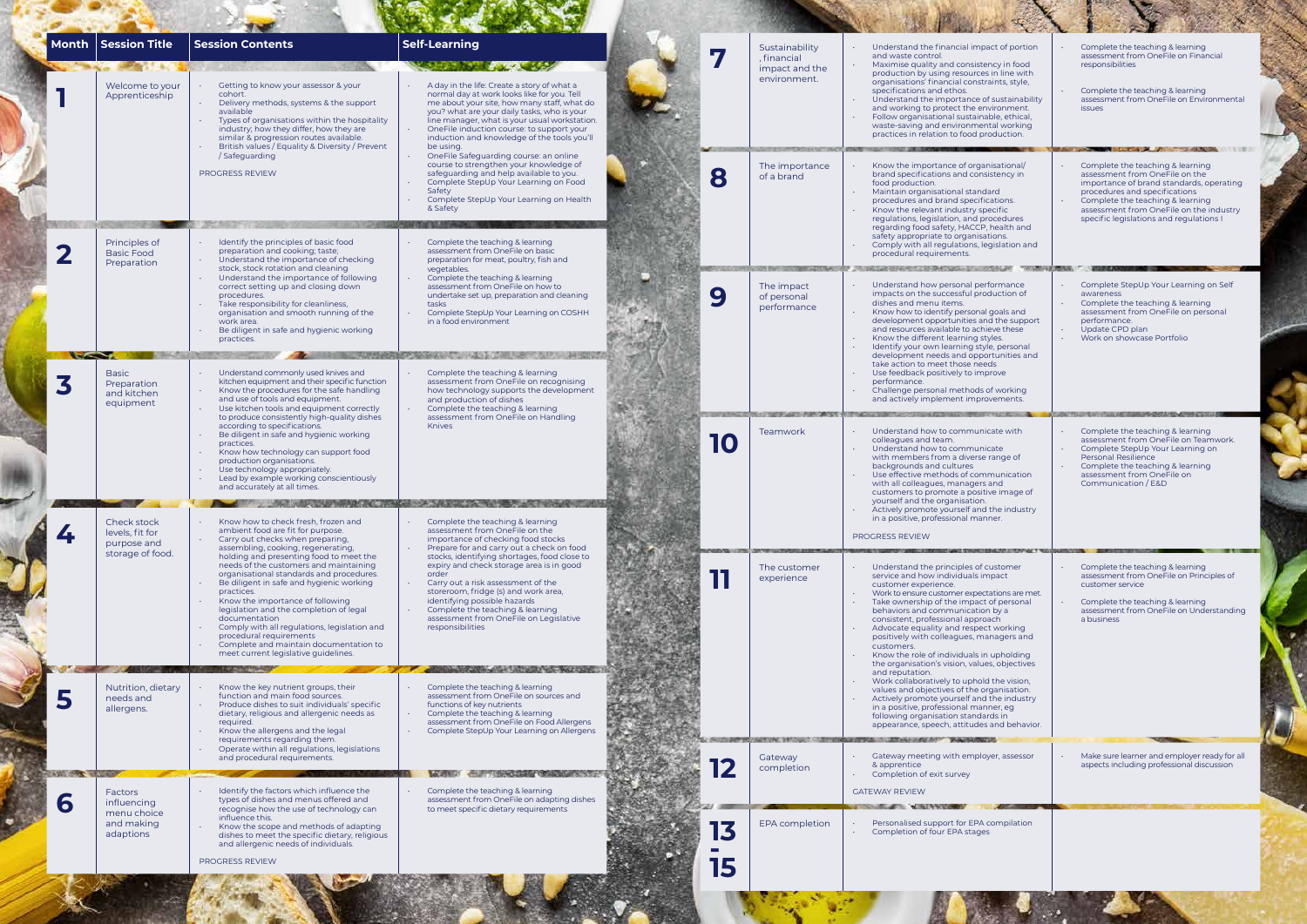## What is Gateway?

Gateway is triggered when the apprentice has achieved all knowledge, skills and behaviours set out in the assessment plan, has been on programme for a minimum of 1 year and 1 week and the apprentice, employer and training provider feel the apprentice is ready for their EPA. The gateway period is roughly 4 months, and this allows the apprentice to prepare and agree a date with the EPAO to when the assessment will take place.

# **End Point Assessment Information**

English and Maths at Level 1 (or equivalent) and Level 2 to be attempted

Completion of knowledge, skills and behaviours

Minimum of 20% OTJT recorded

Gateway declaration signed by apprentice, line manager and apprenticeship trainer



**Note: Gateway can only be achieved once the following has been met.**



End Point Assessment (EPA) is made up of a range of synoptic assessments which are completed at the end of the apprentices' programme, once they have achieved gateway requirements. EPA takes place to ensure the apprentice has the knowledge, skills and behaviours outlined in the apprenticeship standard in order to be occupationally competent.

Assessments have been designed by employers in the sector and will be conducted by an Independent End Point Assessor (IEPA) who works for an End Point Assessment Organisation (EPAO). All assessments must be passed for the apprentice to achieve. There are 3 available grades for this standard; **fail, pass and distinction.**

 $s$ ervation of apprentice duties.

| Knowledge Test                                          | 60-minute test |
|---------------------------------------------------------|----------------|
| Practical Observation and Q&A                           | 120-minute obs |
| Professional Discussion around<br>Portfolio of Evidence | 40-minutes     |



**Assessments which form EPA activities – Production Chef Level 2** 

### GREAT PEOPLE INTO GREAT JOBS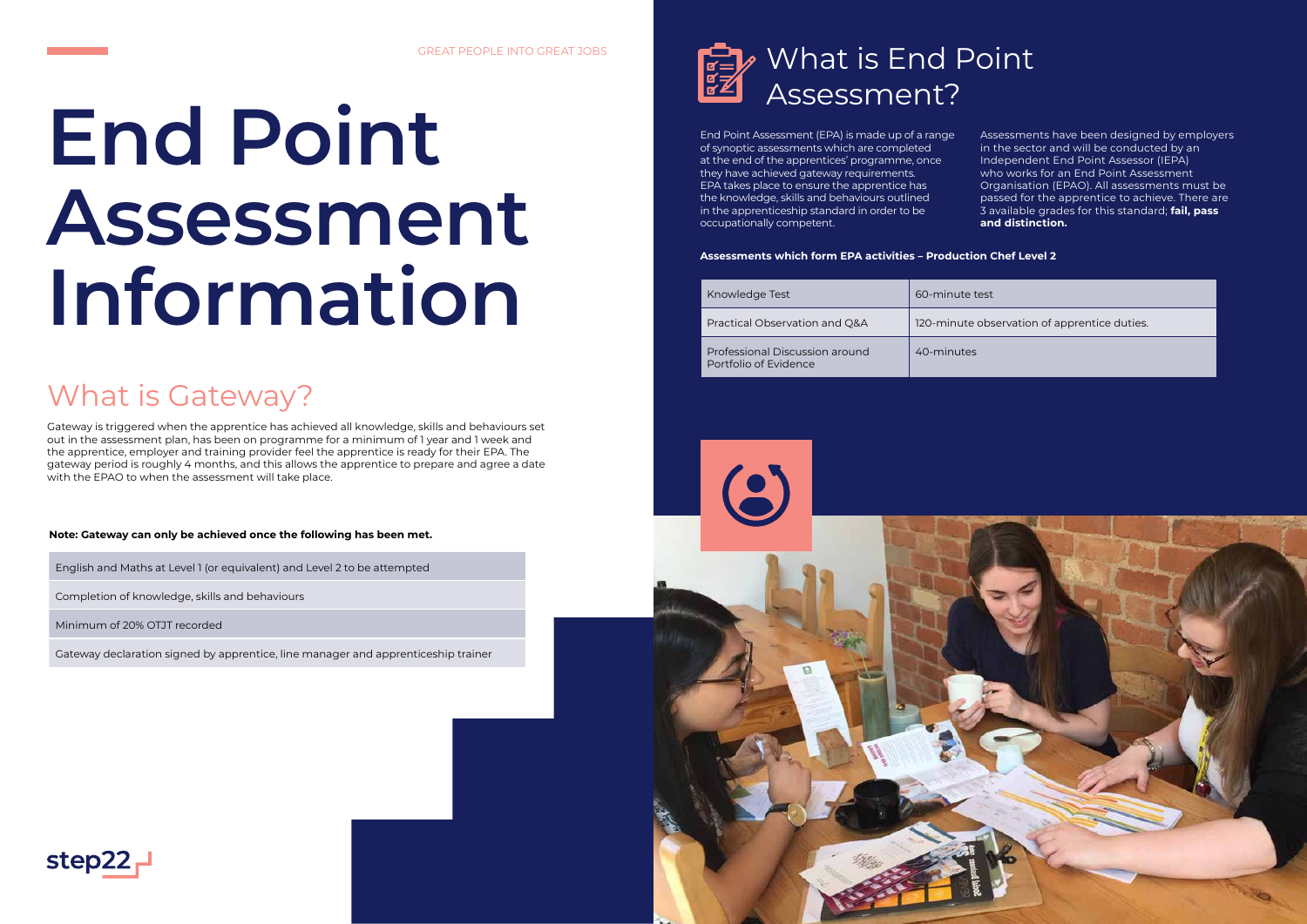\*Please note that any webinars, 1:1 meetings and progress reviews will be recorded, and securely saved and stored to your OneFile account, where only you, your manager and Step22 staff involved in your training can have access. These will not be shared outside of OneFile without your permission.

Group webinars will also be recorded and made available as a resource on OneFile. Other apprentices may access these files if they are unable to attend the live sessions.

## **SYSTEMS**

### **WEBINARS**

These will be delivered via the Microsoft Teams platform and will be a maximum of 2 hours. They may be delivered on an individual basis or with a group of apprentices. The trainer will deliver a session on a particular topic and you will have the opportunity to have input through discussion and the use of the inplatform chat facility. These webinars will provide you with learning that counts towards your off the job training and will also provide you with tasks to complete for your apprenticeship learning. Please note that webinars will be recorded and be stored securely on Onefile to evidence your learning and participation.

## **1:1 SESSIONS**



These will be either face to face or carried out remotely via Microsoft Teams. They will provide you with dedicated time with your trainer to discuss your progress towards achieving your apprenticeship and any aspects where you may feel you need extra support or guidance. Your trainer will also provide you with feedback on any work that has been set and guide you towards the next steps in your apprenticeship programme. Your trainer can also guide you towards additional resources that stretch your knowledge and understanding of relevant topics. Off the job training will also be reviewed to make sure you are on track to meet the minimum 20% requirement. All other work set will be reviewed and any additional support provided if needed. If any assessments are planned to take place during the 1:1 visit these will be recorded and added to your OneFile portfolio as evidence towards completion of your apprenticeship.



### **PROGRESS REVIEWS**

These can either be face to face or remote and will require the involvement of your line manager. The reviews take place at least every 8 weeks and is intended to provide an update on progress towards completion of your apprenticeship. Your manager will provide their input in order to make sure that the apprenticeship is meeting the needs of your employer and that you are gaining the skills, knowledge and behaviours to improve your working practices. Targets will be set for completion of varying tasks, which can include developing softer skills or enhancing your maths, English and digital skills. Reviews are usually recorded and then stored on OneFile.



## **ONEFILE ONLINE COURSES**

These online courses are designed to provide essential knowledge information to continue to stretch and challenge you throughout the apprenticeship. They are designed to be completed in your own time and will have knowledge checks for each. These courses can also contribute to your apprenticeship standard in conjunction with work set by your trainer. They will help build your knowledge and can expand your understanding of the industry, as well as contributing to your off the job training.

# **Delivery Types:**



## GREAT PEOPLE INTO GREAT JOBS

**VOnefile** 



## **R**bksb





# **Next Steps...**

**Following successful completion of your apprenticeship, you will be able to progress to the following:**

• Senior Production Chef Level 3

**If you are interested in starting your apprenticeship journey? Please contact us at: apprenticeships@step-22.co.uk**

# **Interested?**

OneFile is the e-portfolio for your Apprenticeship. This is where you will store your evidence, log your 20% off-the-job-training, and track your progress towards achievement. Gone are the days of ring binders and plastic wallets, this is your one stop shop for Apprenticeship programmes.

For the duration of your Apprenticeship, you will be given an Microsoft365 account, which provides you access to a wide range of Microsoft Office applications such as Outlook, Word, Excel and the Teams collaboration and communication tool. Teams will be integral to how you will engage and communicate with your trainer and take part in online webinars with other apprentices. You will be provided with a separate user guide to support you in setting this amazing tool up.

BKSB is a web based platform used to obtain initial assessments and diagnostic assessments on English and Maths which then provide an individual learning plan on how to fill learners' skills gaps. Our trainers use BKSB to support one-to-one learning to improve English and Maths skills no matter what apprentices previous achievements in these subjects are. Independent learning on BKSB is encouraged to allow apprentices to work at their own pace through learning resources, skills checks and revision scenarios.

StepUp your Learning is our own hospitality specialist learning platform. You will be given access to a number of modules to compliment your learning during your apprenticeship. Topics include Allergen Awareness; Food Safety; COSHH; Guest Excellence.